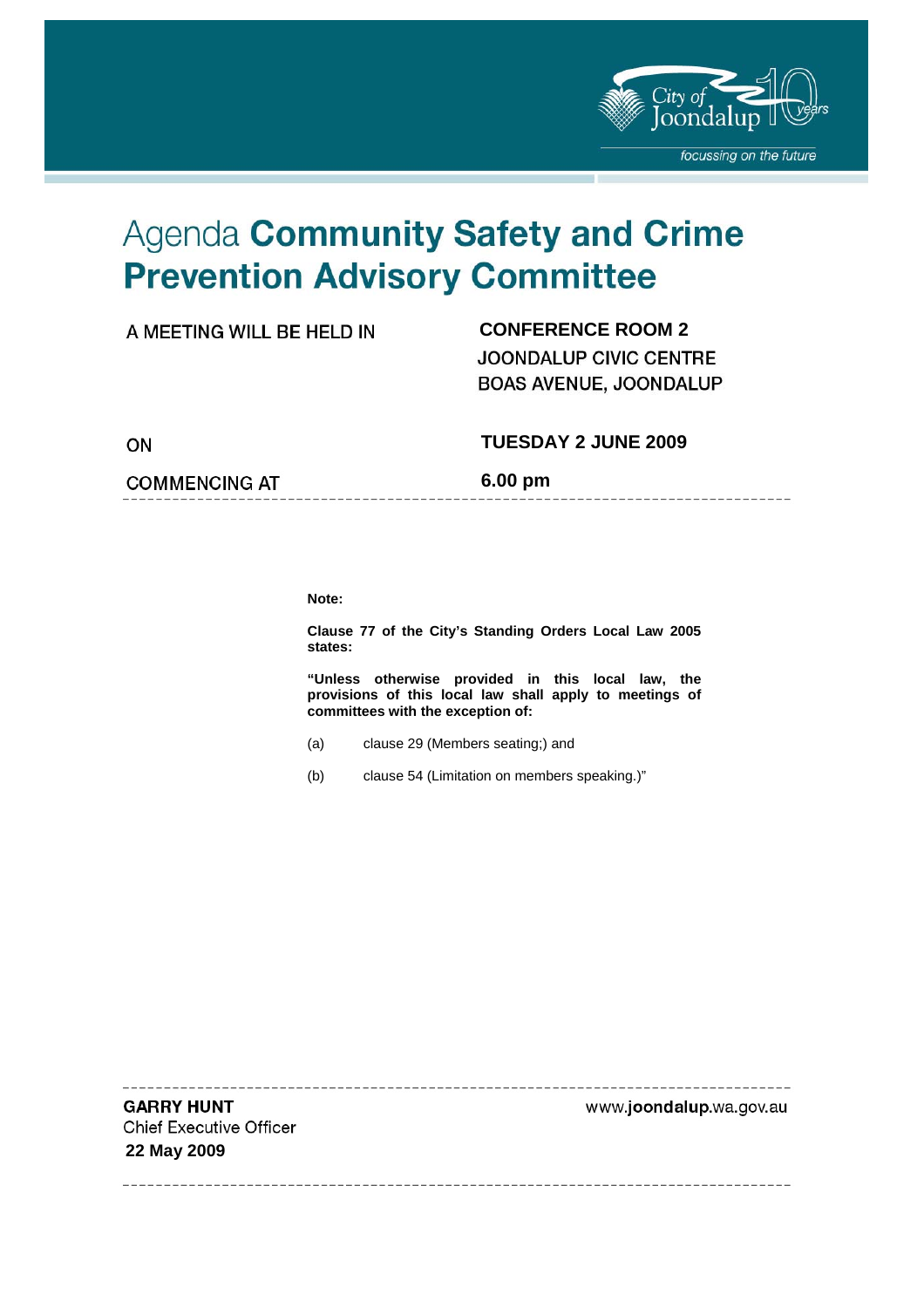### **TABLE OF CONTENTS**

| <b>Item No</b> | <b>Title</b>                                                                           | Page No |
|----------------|----------------------------------------------------------------------------------------|---------|
|                | <b>Declaration of Opening</b>                                                          | 3       |
|                | <b>Election of Presiding Member</b>                                                    | 3       |
|                | <b>Election of Deputy Presiding Member</b>                                             | 5       |
|                | Apologies/Leave of absence                                                             | 5       |
|                | Announcements by the Presiding Person without discussion                               | 5       |
|                | Declarations of Interest                                                               | 5       |
|                | Identification of matters for which the meeting may sit behind<br>closed doors         | 5       |
|                | Petitions and deputations                                                              | 5       |
|                | Reports                                                                                | 6       |
| Item 1         | Next meeting of the Community Safety and Crime Prevention<br><b>Advisory Committee</b> | 6       |
|                | Motions for which previous notice has been given                                       | 8       |
|                | Requests for Reports for Future Consideration                                          | 8       |
|                | Closure                                                                                | 8       |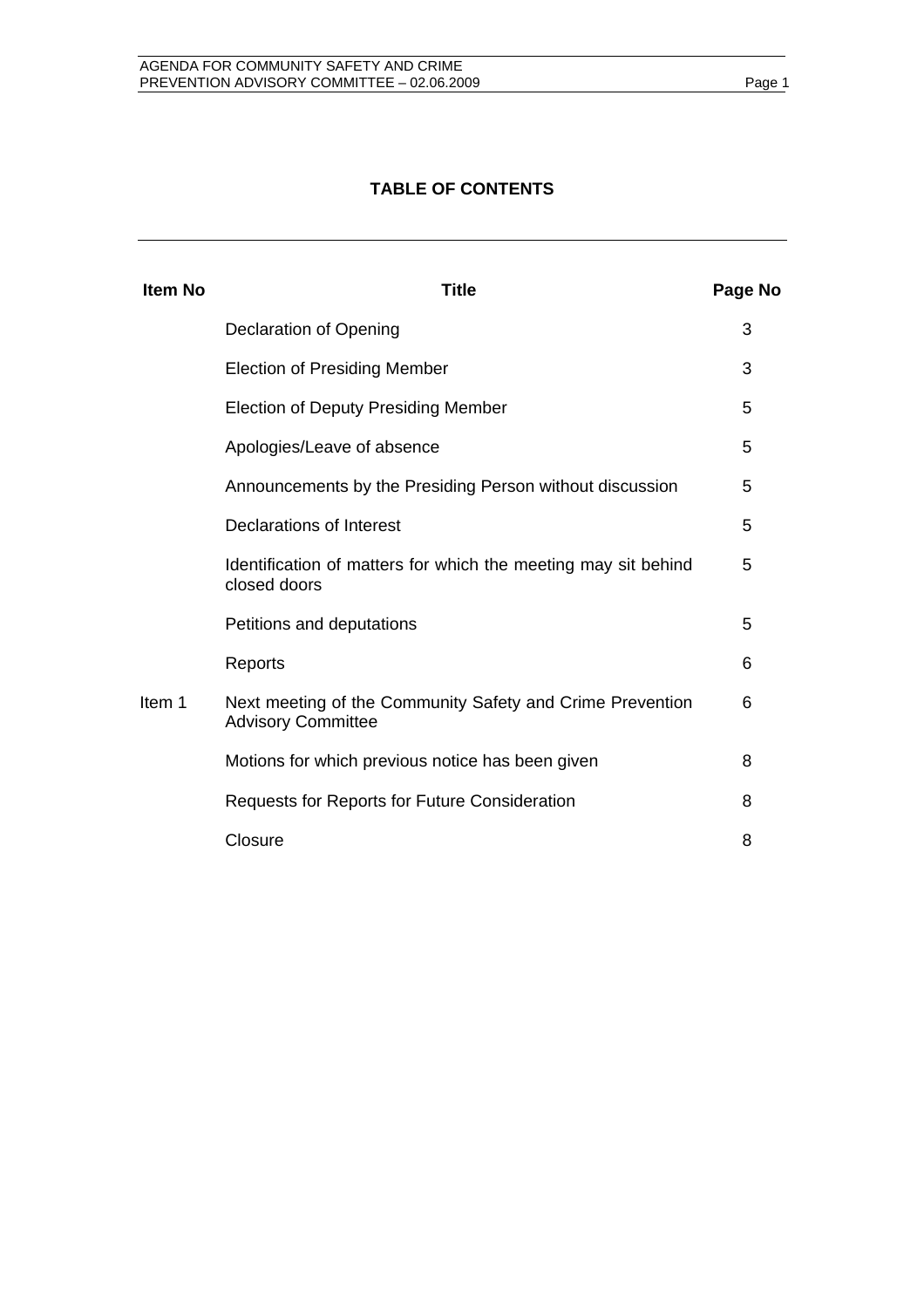# **CITY OF JOONDALUP**

Notice is hereby given that a meeting of the **COMMUNITY SAFETY AND CRIME PREVENTION ADVISORY COMMITTEE** will be held in Conference Room 2, Joondalup Civic Centre, Boas Avenue, Joondalup on **TUESDAY 2 JUNE 2009**  commencing at **6.00 pm** 

GARRY HUNT **Chief Executive Officer Chief Executive Officer Joseph According to the Chief Executive Officer Joondalup** 22 May 2009 Western Australia

# **AGENDA**

#### *Committee Members (12)*

*Mayor Troy Pickard Cr Tom McLean Cr Geoff Amphlett Cr Russ Fishwick Ms Christine Hamilton Prime Community Representative Mr Clive Elliot Community Representative Ms Denise Farquhar Community Representative Ms Diana Squires Community Representative Mr Ian Counsell Community Representative Mr Joe Kelly Community Representative Mr Mervyn Rea Community Representative Mr Wesley Buzza Community Representative* 

#### *Quorum for meetings (6):*

*The quorum for a meeting is to be at least 50% of the number of offices (whether vacant or not) of member of the committee.* 

#### *Simple Majority:*

*A simple majority vote is to be more than 50% of those members present at the meeting.* 

#### *Absolute majority (7):*

*An absolute majority vote is to be more than 50% of the number of offices (whether vacant or not) of the committee.* 

#### *Casting vote:*

*In the event that the vote on a motion is tied, the presiding person must cast a second vote.*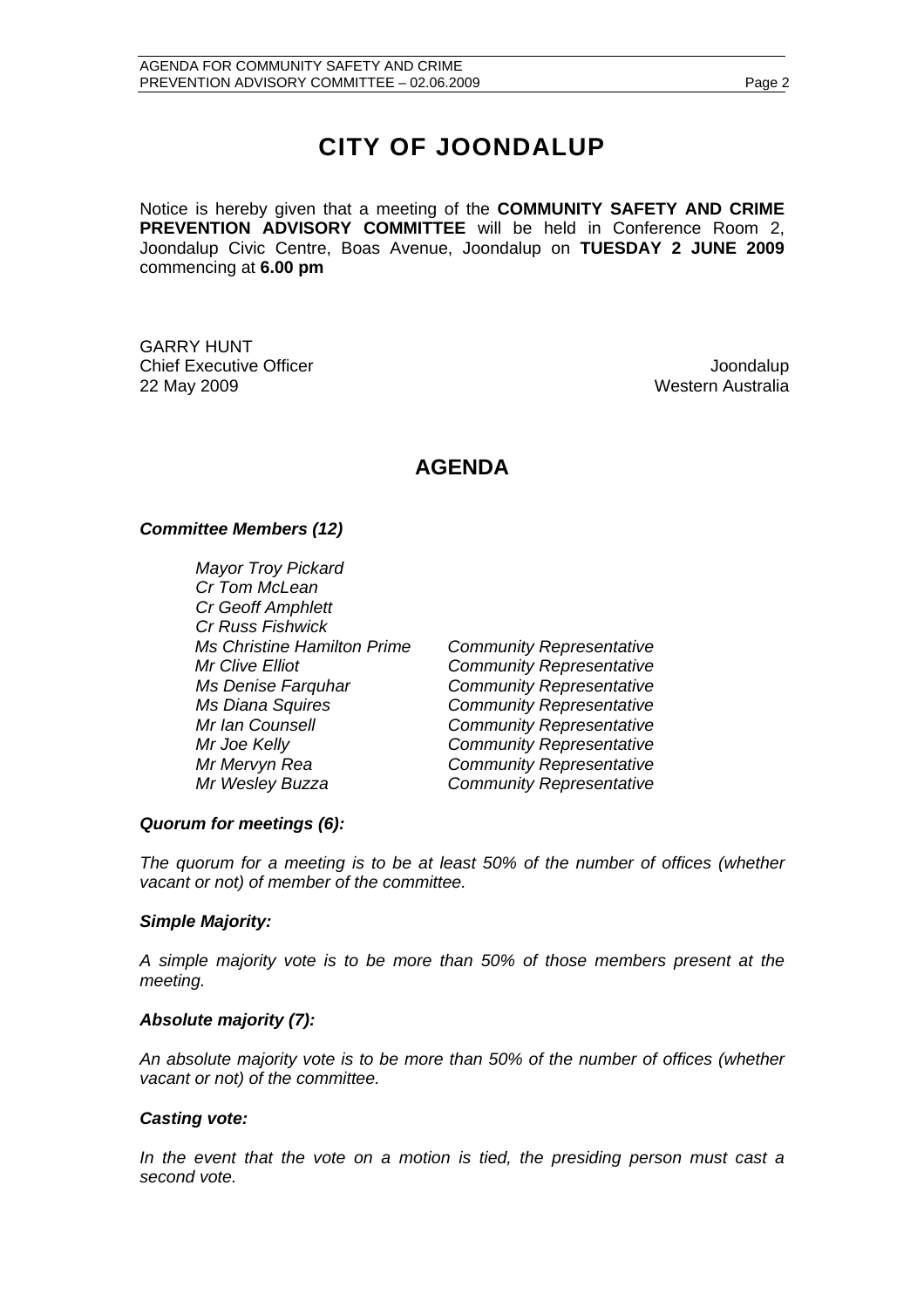#### *Terms of Reference*

*To:* 

- *provide advice to the Council on community safety and crime prevention issues;*
- *assist the Council in developing a strategic approach to ensure the safety and well being of the wider community of the City of Joondalup.*

#### **DECLARATION OF OPENING**

#### **ELECTION OF PRESIDING MEMBER**

Section 5.12 of the Local Government Act 1995 requires a committee appointed by a local government, to appoint a presiding member as the first item of business at its first meeting.

The procedure that is required to be followed is detailed in Schedule 2.3, Division 1 of the Act which is as follows:

#### **When the Committee elects a Presiding Member**

- 2 (1) The Office of Presiding Member is to be filled as the first matter dealt with:
	- (a) at the first meeting of the Committee after an inaugural election or a Section 4.13 or 4.14 election or after an ordinary elections day; and
	- (b) at the first meeting of the Committee after an extraordinary vacancy occurs in the office of Presiding Member.
	- (2) If the first ordinary meeting of the committee is more than 3 weeks after an extraordinary vacancy occurs in the office of Presiding Member, a special meeting of the Committee is to be held within that period for the purpose of filling the office of Presiding Member.

#### **CEO to preside**

3 The CEO is to preside at the meeting until the office of Presiding Member is filled.

#### **How the Presiding Member is elected**

- 4 (1) The Committee is to elect a Committee member to fill the office of Presiding Member.
	- (2) The election is to be conducted by the CEO in accordance with the procedures prescribed.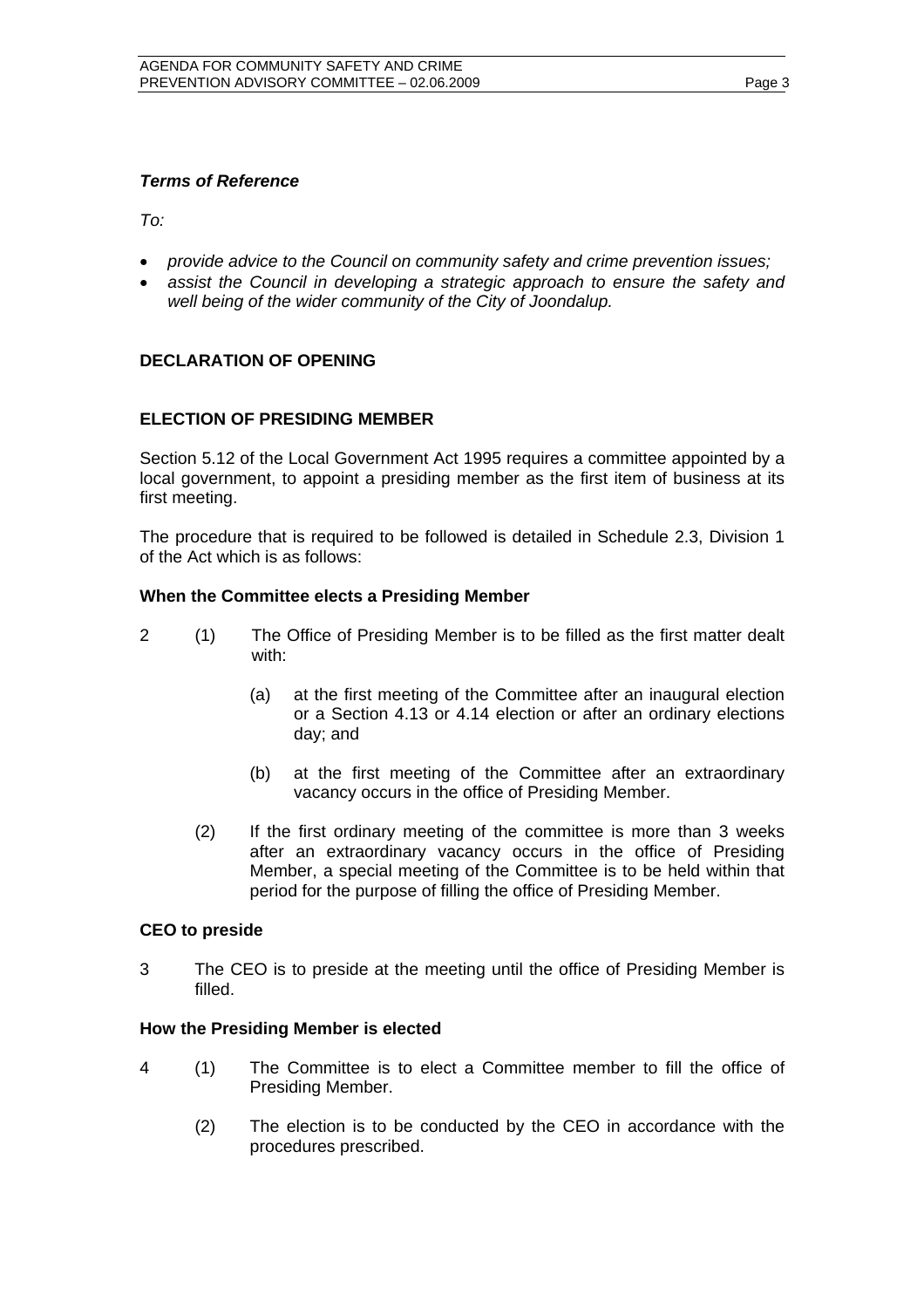- (3) Nominations for the office of presiding member are to be given to the CEO in writing before the meeting or during the meeting before the close of nominations.
- (3a) Nominations close at the meeting at a time announced by the CEO, which is to be sufficient time after the announcement by the CEO that nominations are about to close to allow for any nominations made to be dealt with.
- (4) If a committee member is nominated by another committee member the CEO is not to accept the nomination unless the nominee has advised the CEO, orally or in writing, that he or she is willing to be nominated for the office.
- (5) The committee members are to vote on the matter by secret ballot as if they were electors voting at an election.
- (6) Subject to clause 5(1), the votes cast under subclause (5) are to be counted and the successful candidate determined, in accordance with the procedures set out in Schedule 4.1 (which deals with determining the result of an election) as if those votes were votes cast at an election.
- (7) As soon as practicable after the result of the election is known, the CEO is to declare and give notice of the result in accordance with the regulations, if any.

#### **Votes may be cast a second time**

- 5 (1) If when the votes cast under Clause 4(5) are counted there is an equity of votes between 2 or more candidates who are the only candidates in, or remaining in, the count, the count is to be discontinued and the meeting is to be adjourned for not more than 7 days.
	- (2) Any nomination for the office of Presiding Member may be withdrawn, and further nominations may be made, before or when the meeting resumes.
	- (3) When the meeting resumes the committee members are to vote again on the matter by secret ballot as if they were electors voting at an election.
	- (4) The votes case under subclause (3) are to be counted, and the successful candidate determined, in accordance with Schedule 4.1 as if those votes were votes cast at an election.

The votes are to be counted in accordance with Schedule 4.1 of the Local Government Act 1995 as if those votes were cast at an election. This means that should the CEO receive more than two nominations for office of Presiding Member the vote would be counted by the preferential voting method. Should only two nominations be received by the CEO, then the committee member with the greatest number of votes is to be elected.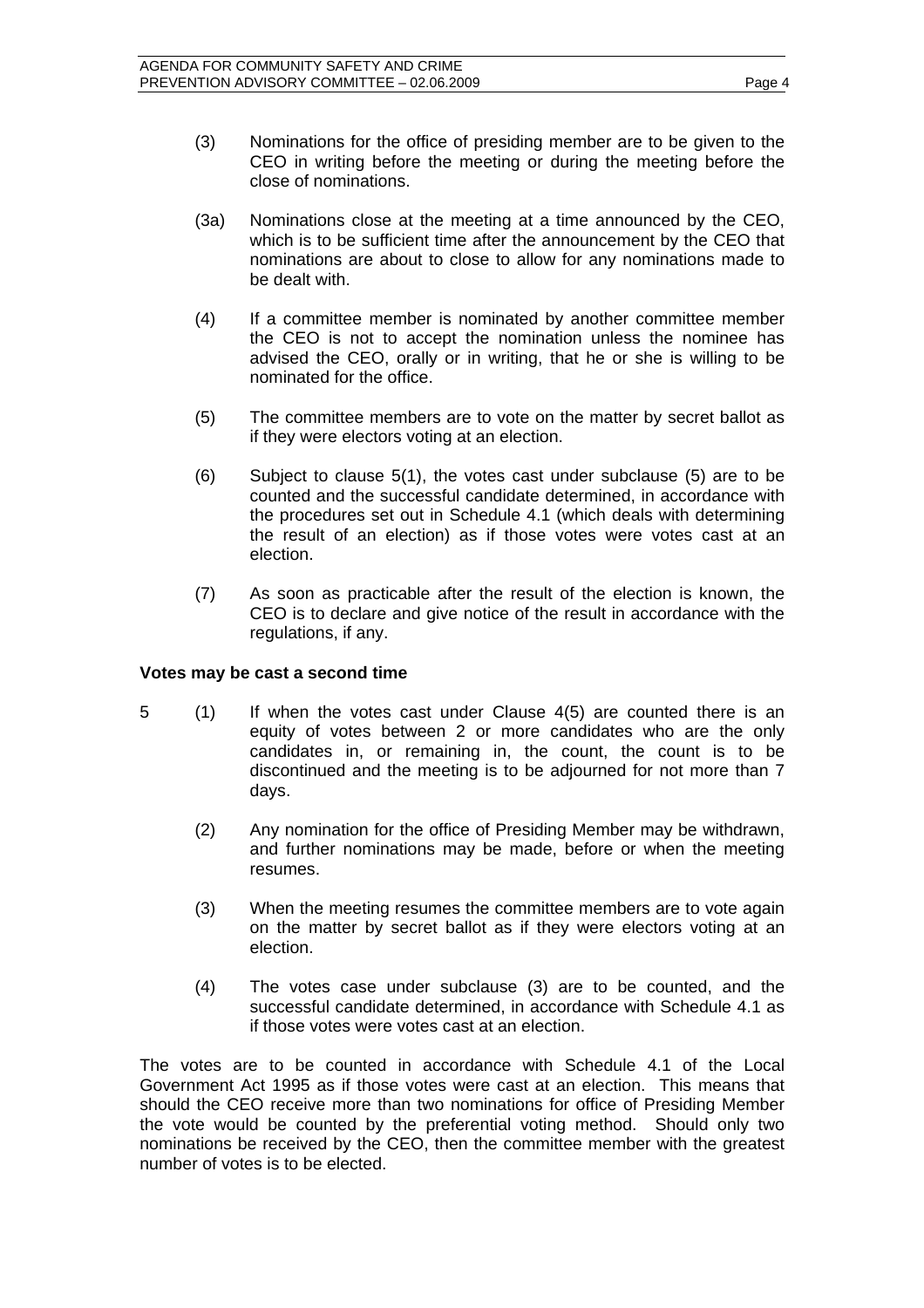#### **ELECTION OF DEPUTY PRESIDING MEMBER**

It is advisable that the committee appoints a deputy presiding person, who would chair the meeting in the absence of the presiding person.

#### **APOLOGIES/LEAVE OF ABSENCE**

Apology Mr Mervyn Rea

#### **ANNOUNCEMENTS BY THE PRESIDING PERSON WITHOUT DISCUSSION**

#### **DECLARATIONS OF INTEREST**

**IDENTIFICATION OF MATTERS FOR WHICH THE MEETING MAY SIT BEHIND CLOSED DOORS** 

**PETITIONS AND DEPUTATIONS**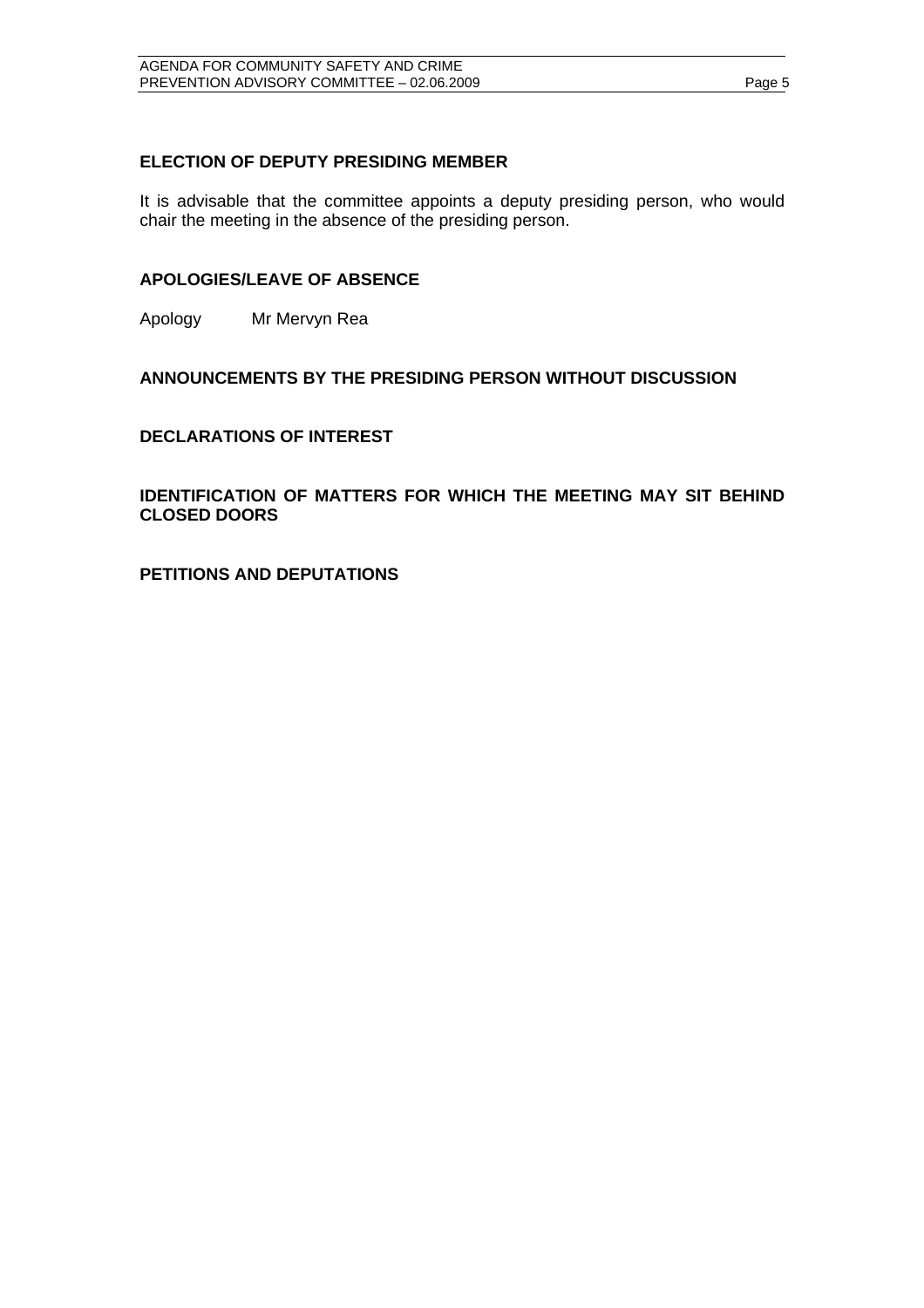# **ITEM 1 NEXT MEETING OF THE COMMUNITY SAFETY AND CRIME PREVENTION ADVISORY COMMITTEE – [78623]**

**WARD:** All **RESPONSIBLE** Mr Jamie Parry **DIRECTOR:** Director, Governance and Strategy

*At its meeting held on 25 November 2008 Council resolved to:* 

*"ESTABLISH the Community Safety and Crime Prevention Advisory Committee to:* 

- *provide advice to the Council on community safety and crime prevention issues;*
- *assist the Council in developing a strategic approach to ensure the safety and well being of the wider community of the City of Joondalup.*

 *Membership:* 

 *The Committee will consist of the following members, to be determined by the Council:* 

- *Four (4) Elected Members;*
- *Eight (8) Community Representatives comprising individuals from ratepayer and residents associations or individuals residing within the City who have expertise or demonstrated interest in community safety and crime prevention.*

#### *Meeting Frequency*

*The Community Safety and Crime Prevention Advisory Committee shall not convene more than two (2) ordinary meetings each between the months of February and November of each calendar year. Special meetings of the advisory committee may be held in accordance with the Standing Orders Local Law."* 

The Items of Business to be listed for the next meeting of the committee are:

- Outline of Terms of Reference for the Community Safety and Crime Prevention Advisory Committee;
- Presentation of service provision and/or current programs the City undertakes relating to the purpose of the Community Safety and Crime Prevention Advisory Committee.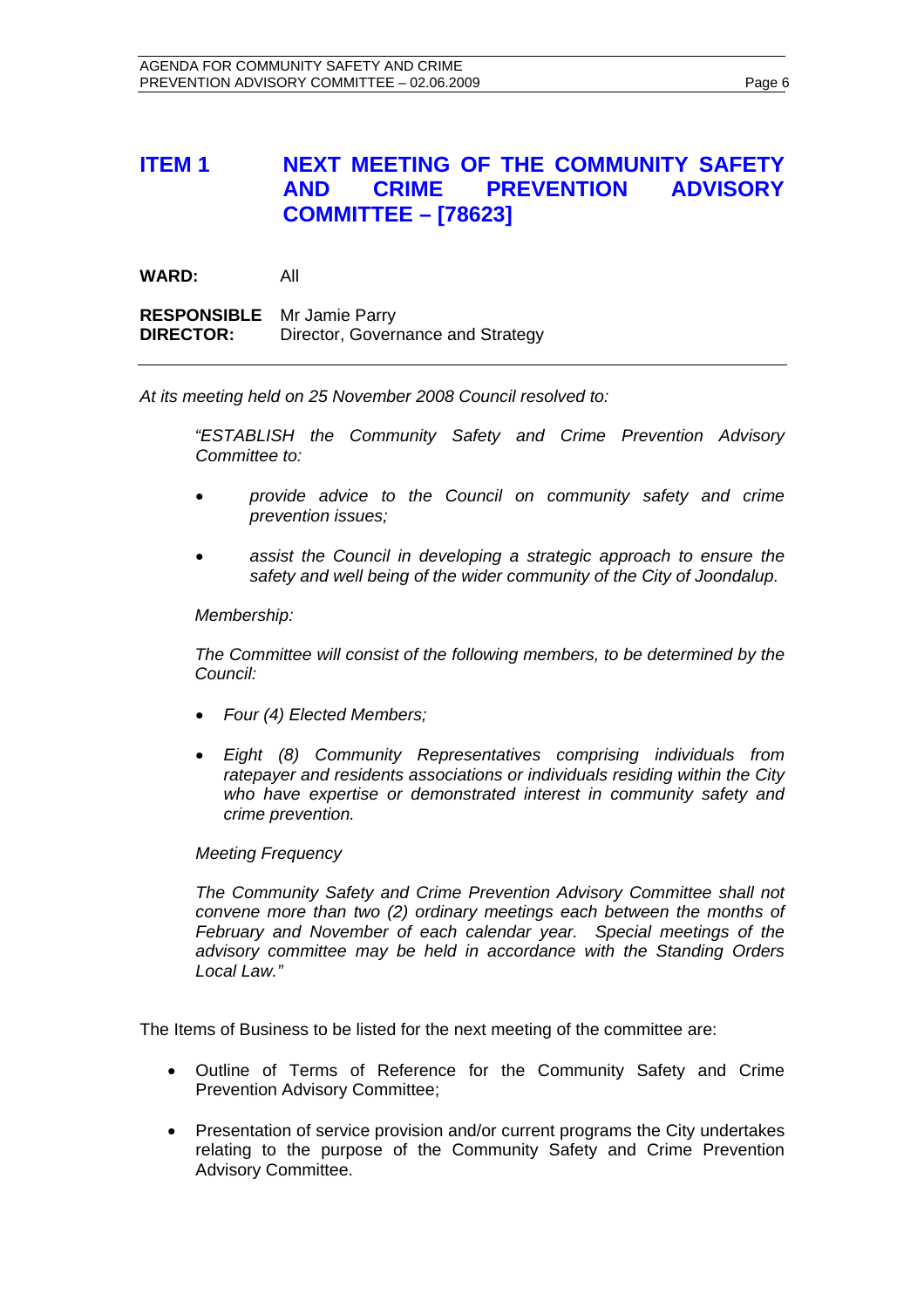It is recommended that the Community Safety and Crime Prevention Advisory Committee gives consideration to setting the date for its next meeting. The suggested date is Thursday 23 July 2009 at 6.00 pm.